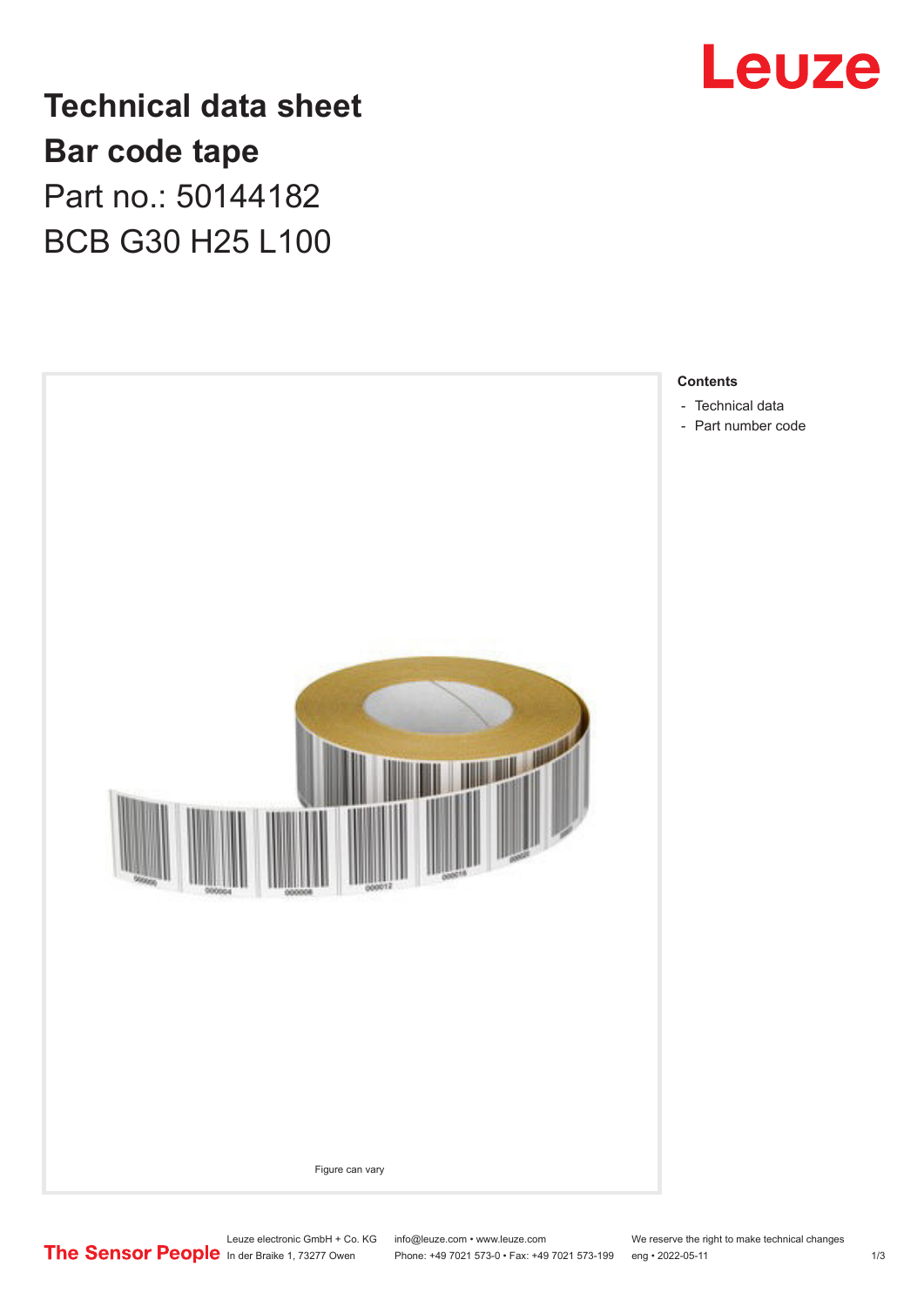**Dimension (H x L)** 25 mm x 100,000 mm

**Mechanical properties** Moisture resistant

Adhesive **Adhesive** Acrylate adhesive **Strength of adhesive** 0.1 mm **Manufacturing process** Filmsetting

**Grid dimension** 30 mm

**Chemical resistance (at 23 °C over 24** 

**Curing** 72 h

# <span id="page-1-0"></span>**Technical data**

# Leuze

## **Basic data**

**Mechanical data**

BPS 300i series bar code positioning system

Partly chemical resistant Scratch resistant UV resistant Wipe resistant

Diesel oil Heptane Transformer oil White spirit

## **Classification**

| <b>Customs tariff number</b> | 39269097 |
|------------------------------|----------|
| <b>ECLASS 5.1.4</b>          | 27280190 |
| <b>ECLASS 8.0</b>            | 27280190 |
| <b>ECLASS 9.0</b>            | 27280192 |
| ECLASS 10.0                  | 27280192 |
| ECLASS 11.0                  | 27280192 |
| ECLASS 12.0                  | 27280192 |
| <b>ETIM 5.0</b>              | EC002498 |
| <b>ETIM 6.0</b>              | EC003015 |
| <b>ETIM 7.0</b>              | EC003015 |

#### **Environmental data**

**h)**

| Ambient temperature, operation          | $-40$ 120 °C               |
|-----------------------------------------|----------------------------|
| <b>Processing temperature</b>           | 045 °C                     |
| Recommended processing tempera-<br>ture | 10 $25 °C$                 |
| <b>Resistance</b>                       | Humidity                   |
|                                         | Salt spray fog (150 h/5 %) |
|                                         | UV light                   |
| <b>Temperature resistance</b>           | $-40$ 120 °C               |
| <b>Property of base</b>                 | Clean                      |
|                                         | Dry                        |
|                                         | Free of grease             |
|                                         | Smooth                     |

## **Part number code**

### Part designation: **BCB AAA BBB CCCC DDDD E**

| <b>BCB</b>  | <b>Bar code tape</b>                                                                                                                                                                                                                                                                                              |
|-------------|-------------------------------------------------------------------------------------------------------------------------------------------------------------------------------------------------------------------------------------------------------------------------------------------------------------------|
| <b>BCB</b>  | <b>Series</b><br>BCB: Bar code tape                                                                                                                                                                                                                                                                               |
| <b>AAA</b>  | Grid / grid dimension<br>G30: 30 mm<br>G40: 40 mm                                                                                                                                                                                                                                                                 |
| <b>BBB</b>  | Tape height / special height<br>H25: height 25 mm<br>H47: height 47 mm<br>SH1: special height, individually between 20 - 32 mm<br>SH2: special height, individually between 33 - 47 mm<br>SH3: special height, individually between 48 - 70 mm<br>SH4: special height, individually between 71 - 140 mm           |
| <b>CCCC</b> | Tape length / special length<br>Lxxx: tape length in mm<br>SL: Special length                                                                                                                                                                                                                                     |
| <b>DDDD</b> | <b>Options</b><br>TWIN: two identical printed tapes<br>MVS: Measurement Value Switch (color red)<br>MV0: Measurement Value Zero (color yellow)<br>ML: Marker label<br>RW: Reverse Winding (changed winding direction, the smallest position value is inside on the wrapping core)<br>RK: Repair Kit (repair tape) |